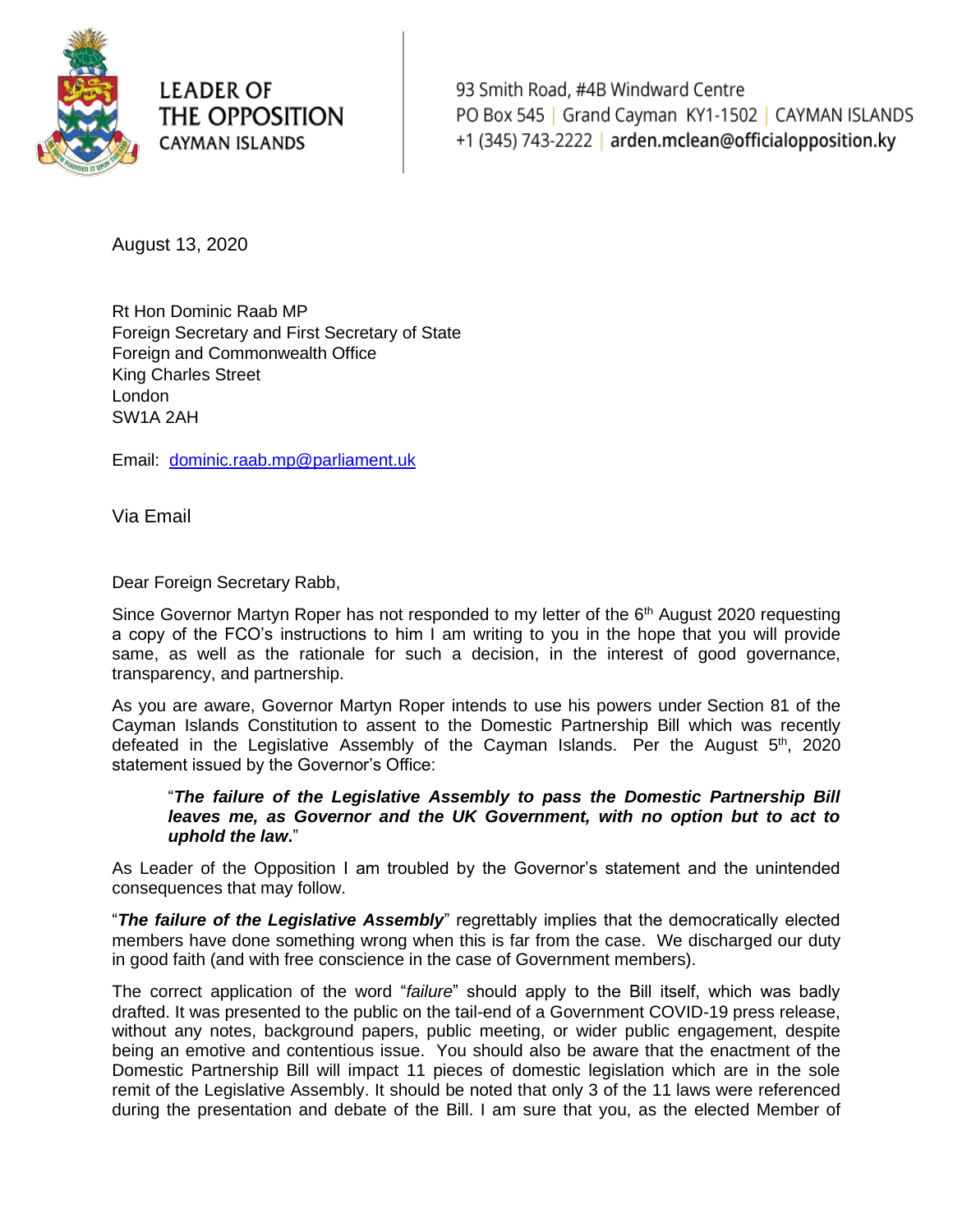

## **LEADER OF** THE OPPOSITION CAYMAN ISLANDS

93 Smith Road, #4B Windward Centre PO Box 545 | Grand Cayman KY1-1502 | CAYMAN ISLANDS +1 (345) 743-2222 arden.mclean@officialopposition.ky

Parliament for Esher and Walton, would agree that a Bill of this magnitude, that also impacts 11 other pieces of legislation, would have required more than 30 days for legislators and the general public to digest and become informed. To pass such a Bill, or any other Bill in this manner, would have been a dereliction of our Constitutional responsibilities as legislators and tantamount to legislative irresponsibility.

"...*leaves me as Governor and the UK Government, with no option*" implies a sense of urgency. However, the legal case for the implementation of same-sex marriage or its prequel, the Domestic Partnership Bill, has yet to be determined by the Privy Council. Furthermore, the 2019 UK's Government response to the Global Britain and the British Overseas Territories: Resetting the Relationship Report was as follows:

"*The British Overseas Territories are separate, largely self-governing jurisdictions with their own democratically-elected representatives. Our relationship with the Overseas Territories is based on partnership and therefore as policy on marriage law is an area of devolved responsibility it should be for the territories to decide and legislate on. As has been demonstrated by recent LGBT cases, the Territories' justice mechanisms and processes should be allowed the space to address these matters."*

Clearly, if this position has changed then it needs to be communicated and the Caymanian people advised of the new policy.

"…*to uphold the law***.**" The 2009 Constitution of the Cayman Islands, was laid before the House of Commons on the 17<sup>th</sup> June 2009 after being approved by the Caymanian people via a referendum in the General Election of 20<sup>th</sup> May 2009 and clearly states:

"The people of the Cayman Islands, recalling the events that have shaped their history and made them what they are, and acknowledging their distinct history, culture and Christian heritage and its enduring influence and contribution in shaping the spiritual, moral and social values that have guided their development and brought peace, prosperity and stability to those islands, through the vision, forbearance, and leadership of their people, who are loyal to Her Majesty the Queen."

This is the law, agreed by the Caymanian people and approved by the UK Parliament, that the Governor is implying that the democratically elected members of the Legislative Assembly "failed" to uphold. Brexit is proof that the United Kingdom Government won the argument to determine its own course, including ending its constraints by its membership of the European Union. Why are the Caymanian people, therefore, being rushed into adopting a Bill to satisfy an EU law, which the UK government has made no secret it will repeal once it officially leaves the European Union on 31st December 2020?

The Governor's use of Section 81, in this instance, is clearly contrary to the letter and the spirit of the Constitution and is also arguably the persistence of colonial governance and an attempt to bypass the democratic accountability of the duly elected Legislative Assembly.

This approach is also a great divergence from the "*modern relationship based on partnership*" that the 2012 White Paper: Security, Success and Sustainability proclaims and it calls into question the nature of the relationship of consent and mutual respect that we assume exists between our islands and the United Kingdom.